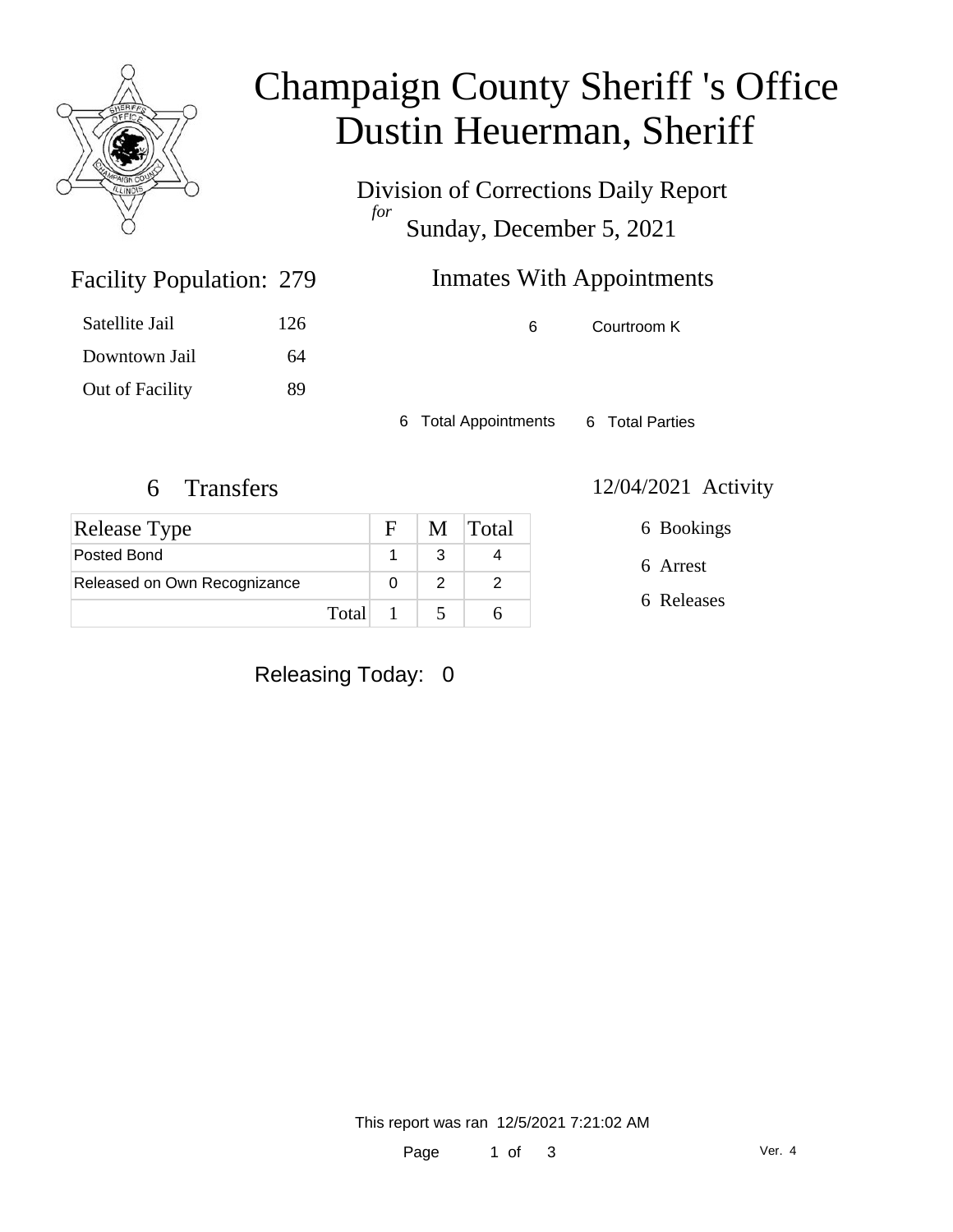

# Champaign County Sheriff 's Office Dustin Heuerman, Sheriff

Division of Corrections Daily Report *for* Sunday, December 5, 2021

#### Custody Status Count

- Electronic Home Dentention 19
	- Felony Arraignment 8
		- Felony Other 4
	- Felony Pre-Sentence 7
		- Felony Pre-Trial 201
	- Felony Pre-Trial DUI 3
	- Felony Sentenced CCSO 2
	- Felony Sentenced IDOC 15
		- Hold Other 3
		- Hold Sentenced CCCC 1
		- Hold Sentenced IDOC 2
	- Misdemeanor Arraignment 5
		- Misdemeanor Other 1
		- Misdemeanor Pre-Trial 2
			- Petition to Revoke 2
			- Remanded to DHS 3
			- Traffic Arraignment 1
				- Total 279